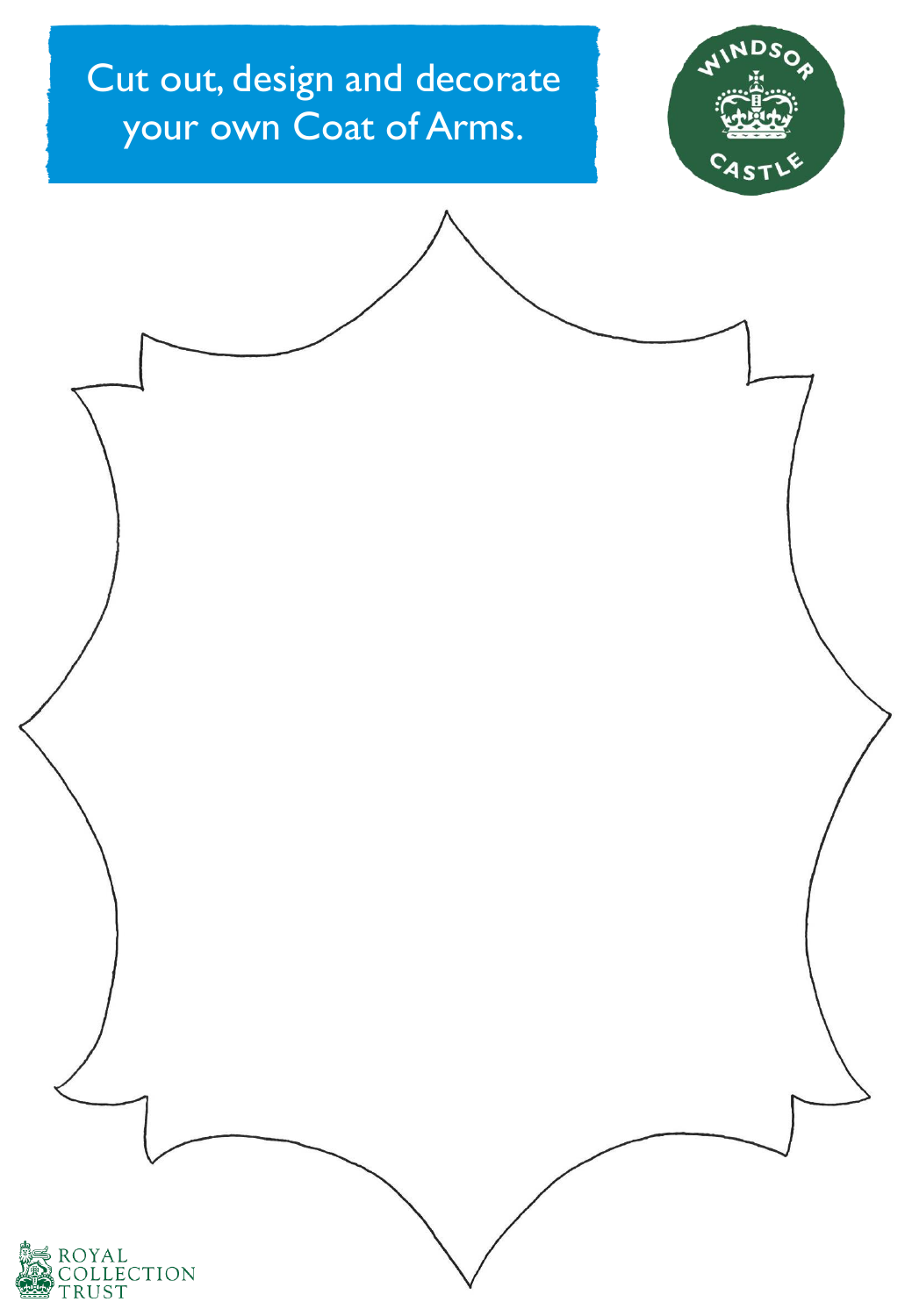# Resource: The Language of Heraldry



#### Heraldic Animals:

Bear - Protectiveness Bee - Industriousness Camel - Perseverance Dog - Loyalty Double Eagle / Eagle - Leadership & Decisiveness Dragon - Defender of Treasure Falcon or Hawk - Eagerness Fox - Cleverness Griffin (part eagle, part lion) - Bravery Horse - Readiness to Serve Lion - Courage Pelican - Generosity & Devotion Raven - Constancy Snake - Ambition Stag, Elk or Deer - Peace & Harmony Tiger - Fierceness & Valour Unicorn - Extreme courage Wolf - Constant Vigilance

#### Common Design Features (heraldic terminology):

Bend - a diagonal stripe Chevron - an upside-down "V" Chief - broad stripe across top of shield Dexter - the right hand side of the shield Ermine - a white fur (with black tail tips) Fess - broad horizontal stripe through Pale - broad vertical stripe through centre Passant - an animal shown walking Rampant - an animal standing on hind legs Sinister - the left hand side of the shield

#### Heraldic Colours:

Yellow or Gold - Generosity White or Silver - Peace & Sincerity Black - Constancy (& also Grief) Blue - Loyalty & Truthfulness Red - Military Fortitude & Fairness Green - Hope, Joy & often Loyalty Purple - Majesty, Sovereignty & **Justice** 

### Heraldic Symbols:

Axe - Dutiful Bridge - (a governor or magistrate) Crescent - Enlightenment Crosses - Christian sentiments Crown - Authority Fire - Zeal Flaming Heart - Passion Fleur-de-Lys (stylized flower) – Purity Hand - Faith, Sincerity & Justice Heart - Sincerity Horns & Antlers – Fortitude Lightning – Decisiveness Moon - Serenity Oyster Shell - Traveller Ring - Fidelity Sceptre - Justice Star - Nobility Sun - Glory Sword - Warlike Tower or Castle - Protectiveness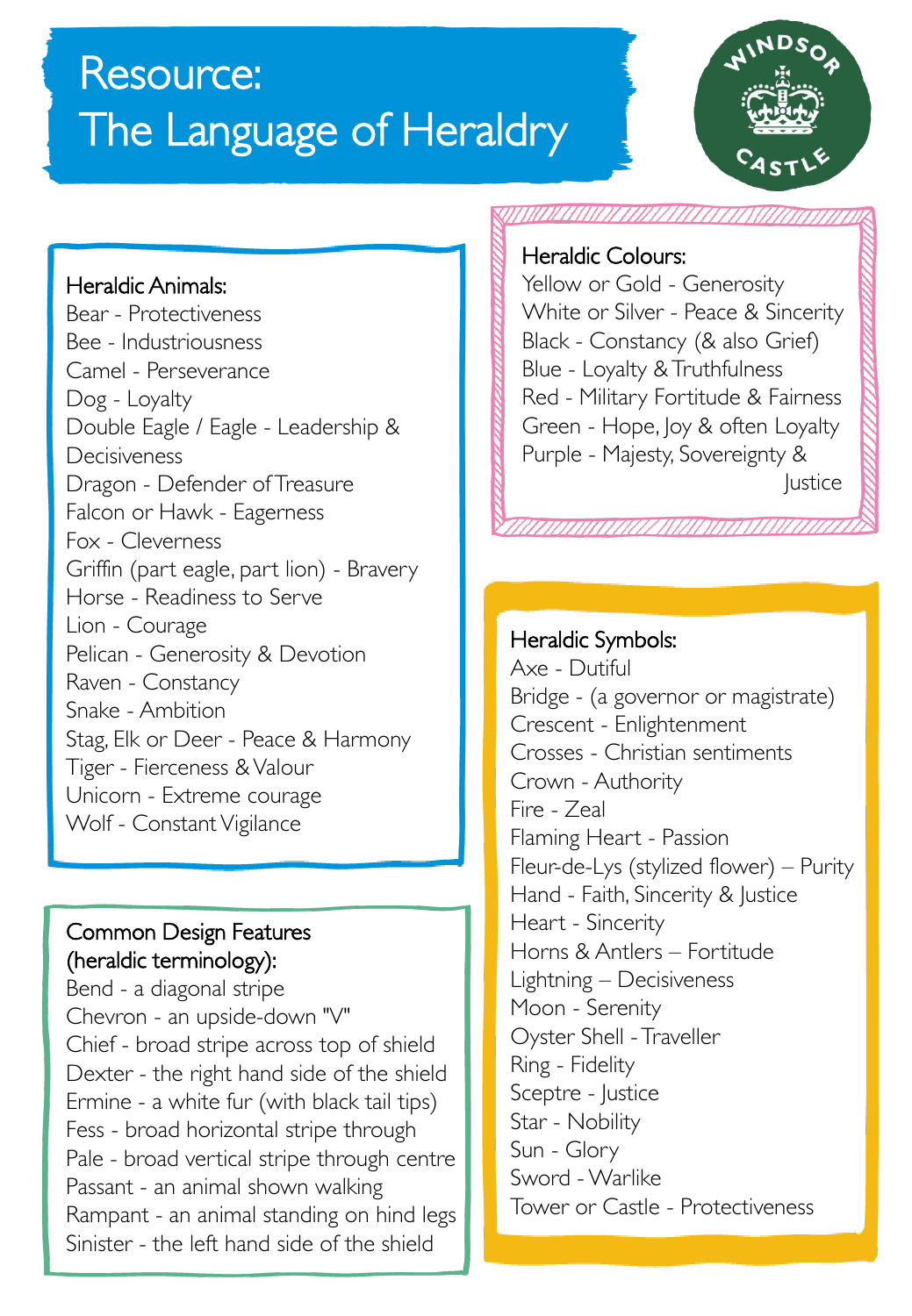## COAT OF ARMS EXAMPLE I

## Baroness Manningham-Buller

Baroness

**Bulletin** 

Manningham



Women have been involved with the Order of the Garter since the Middle Ages, when some were presented with its robes. However, it was not until 1987 that ladies could become full Companions of the Order.

Baroness Manningham-Buller was appointed a Lady of the Garter in 2014. She is the fourth woman to become a full Companion of the Order. Between 2002 and 2007, Baroness Manningham-Buller served as Director General of MI5, Britain's Security Service.

Baroness Manningham-Buller's coat of arms is based on a pre-existing coat of arms. It does not appear to contain any symbols relating to her. However, it does contain a number of griffins and eagles.